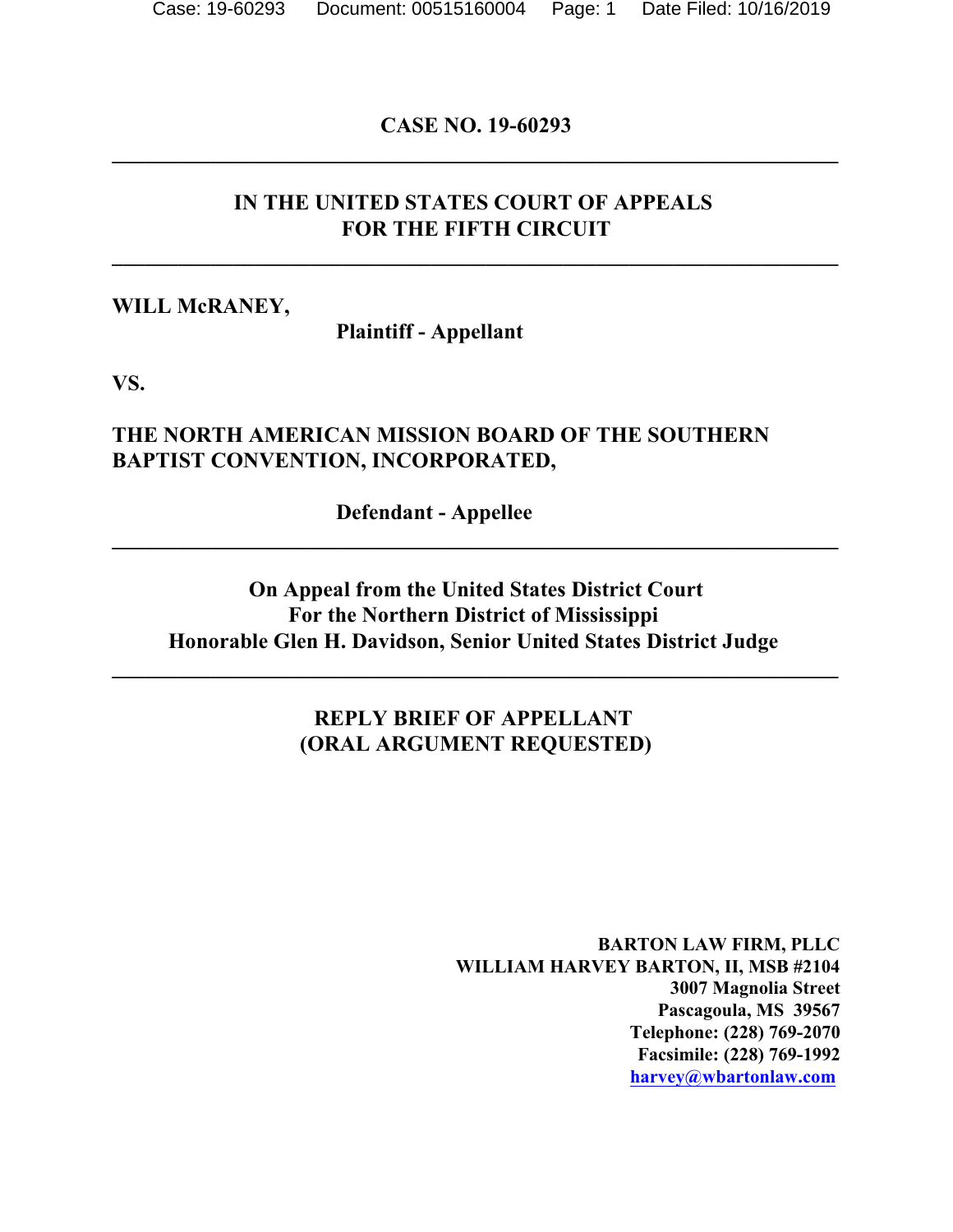Case: 19-60293 Document: 00515160004 Page: 2 Date Filed: 10/16/2019

## **CERTIFICATE OF INTERESTED PERSONS**

The undersigned counsel of record certifies that the following listed persons have an interest in the outcome of this case. These representations are made in order that the Justices of the Supreme Court may evaluate possible disqualification or recusal.

| District Court Judge:          | Honorable Glen H. Davidson<br>Senior U. S. District Judge                                                                                                                                                |
|--------------------------------|----------------------------------------------------------------------------------------------------------------------------------------------------------------------------------------------------------|
| Magistrate Judge:              | Honorable David A. Sanders                                                                                                                                                                               |
| Appellant:                     | Will McRaney                                                                                                                                                                                             |
| Appellee:                      | The North American Mission Board of the Southern<br><b>Baptist Convention, Incorporated</b>                                                                                                              |
| <b>Attorney for Appellant:</b> | William Harvey Barton, II, MSB #2104<br><b>Barton Law Firm, PLLC</b><br>3007 Magnolia Street<br>Pascagoula, MS 39567<br>Telephone: (228) 769-2070<br>Facsimile: (228) 769-1992<br>harvey@wbartonlaw.com  |
| Attorneys for Appellee:        | Joshua J. Wiener, Esquire<br>Kathleen Ingram Carrington, Esquire<br><b>Butler Snow, LLP</b><br>P. O. Box 6010<br>Ridgeland, MS 39158-6010<br>josh.wiener@butlersnow.com<br>kat.carrington@butlersnow.com |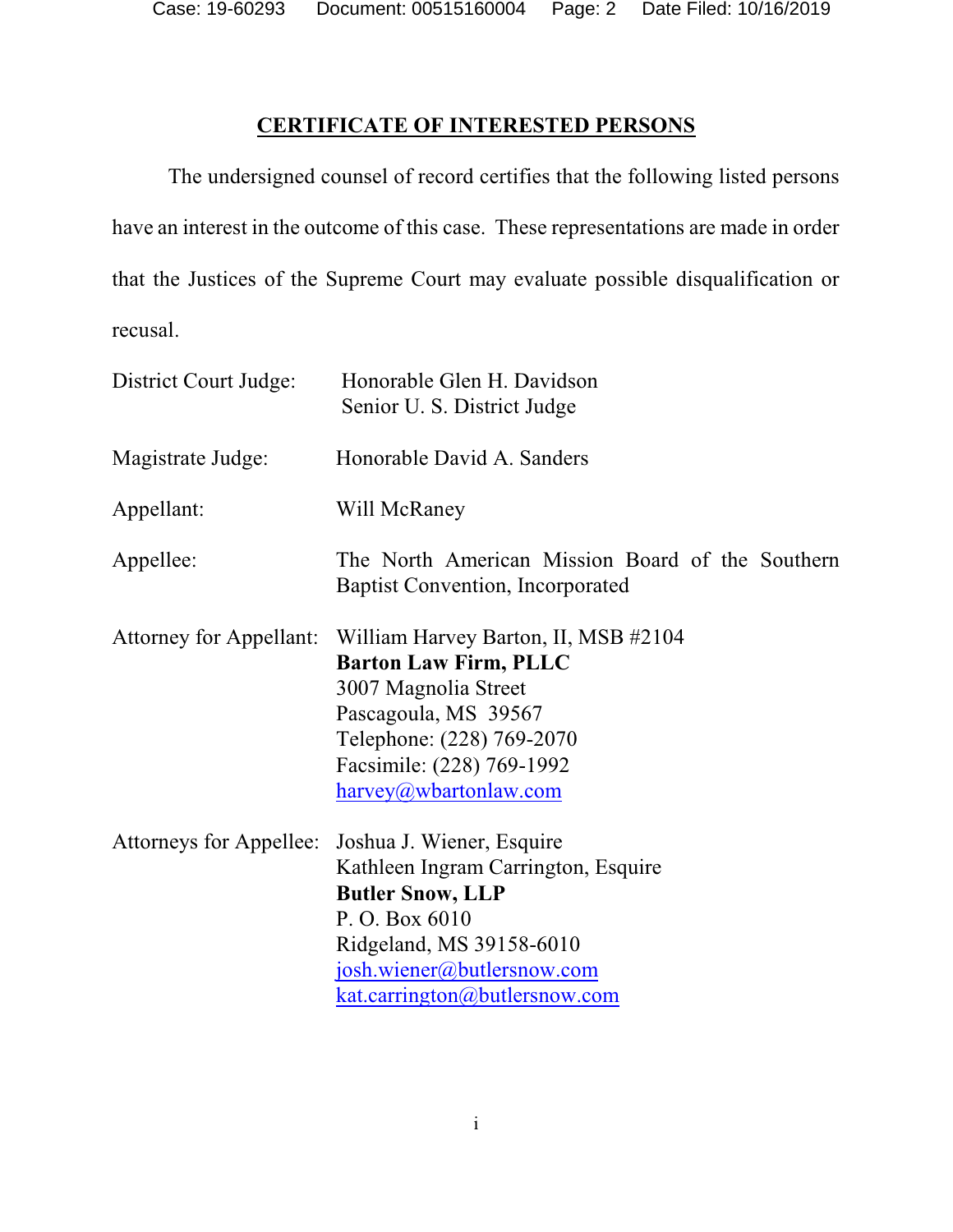Third Party Respondent: **Adam Stone, Esquire Jackie R. Bost, II, Esquire Jones Walker, LLP 190 E. Capitol Street, Suite 800 Jackson, MS 39201** [astone@joneswalker.com](mailto:astone@joneswalker.com) [Jbost@joneswalker.com](mailto:Jbost@joneswalker.com)

> **Gregory L. Ewing, Esquire Davis, Agnos, Rapapport & Skalny, LLC 10211 Wincopin Circle, Suite 600 Columbia, MD 21044** [gewing@darslaw.com](mailto:gewing@darslaw.com)

## /s/WILLIAM HARVEY BARTON, II **WILLIAM HARVEY BARTON, II**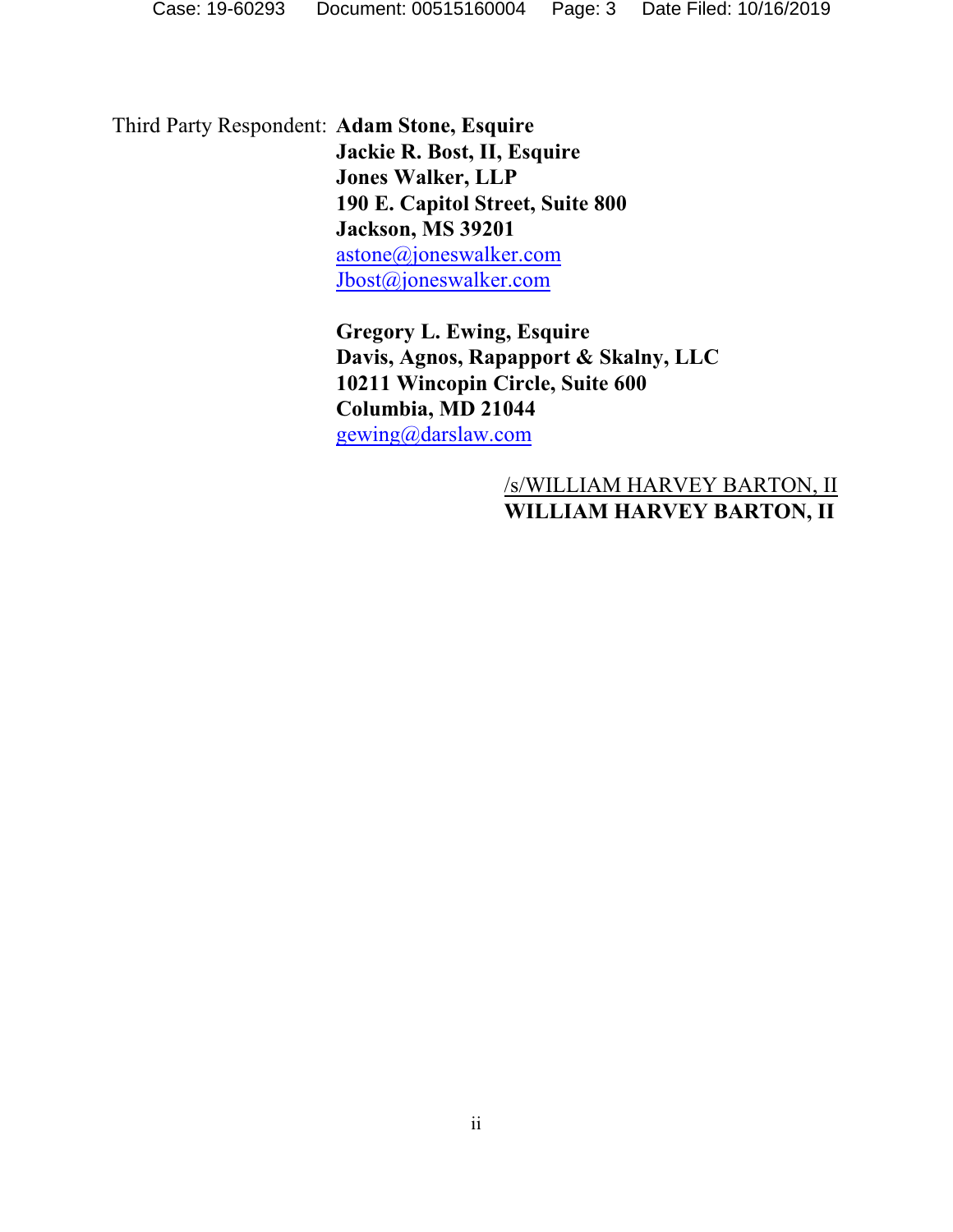# **TABLE OF CONTENTS**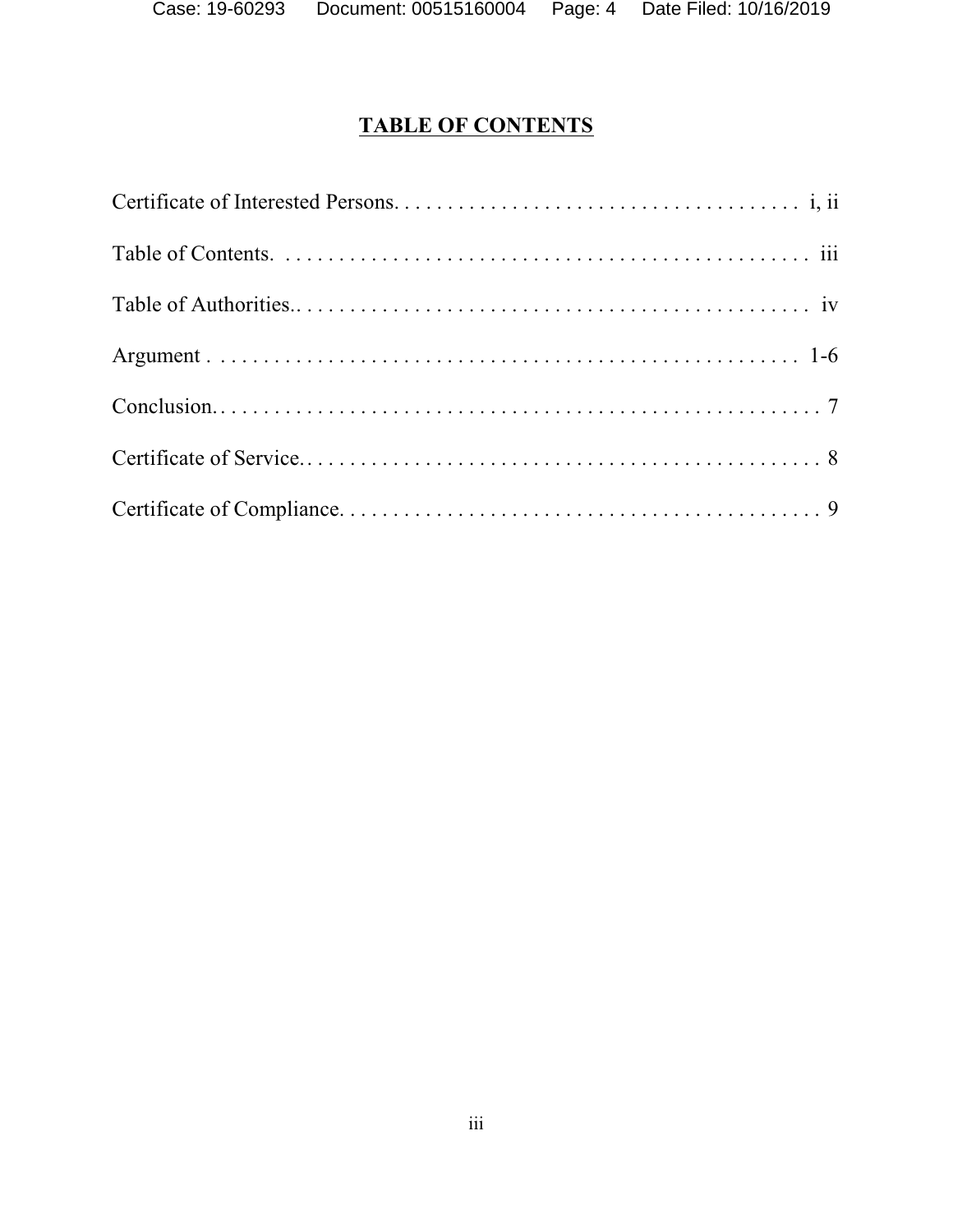# **TABLE OF AUTHORITIES**

## **CASES PAGE**

*Jones v. Wolf*, 443 U.S. 595, 99 S.Ct. 3020, 61 L.Ed.2d 775(1979). . . . . . . . . . . . 4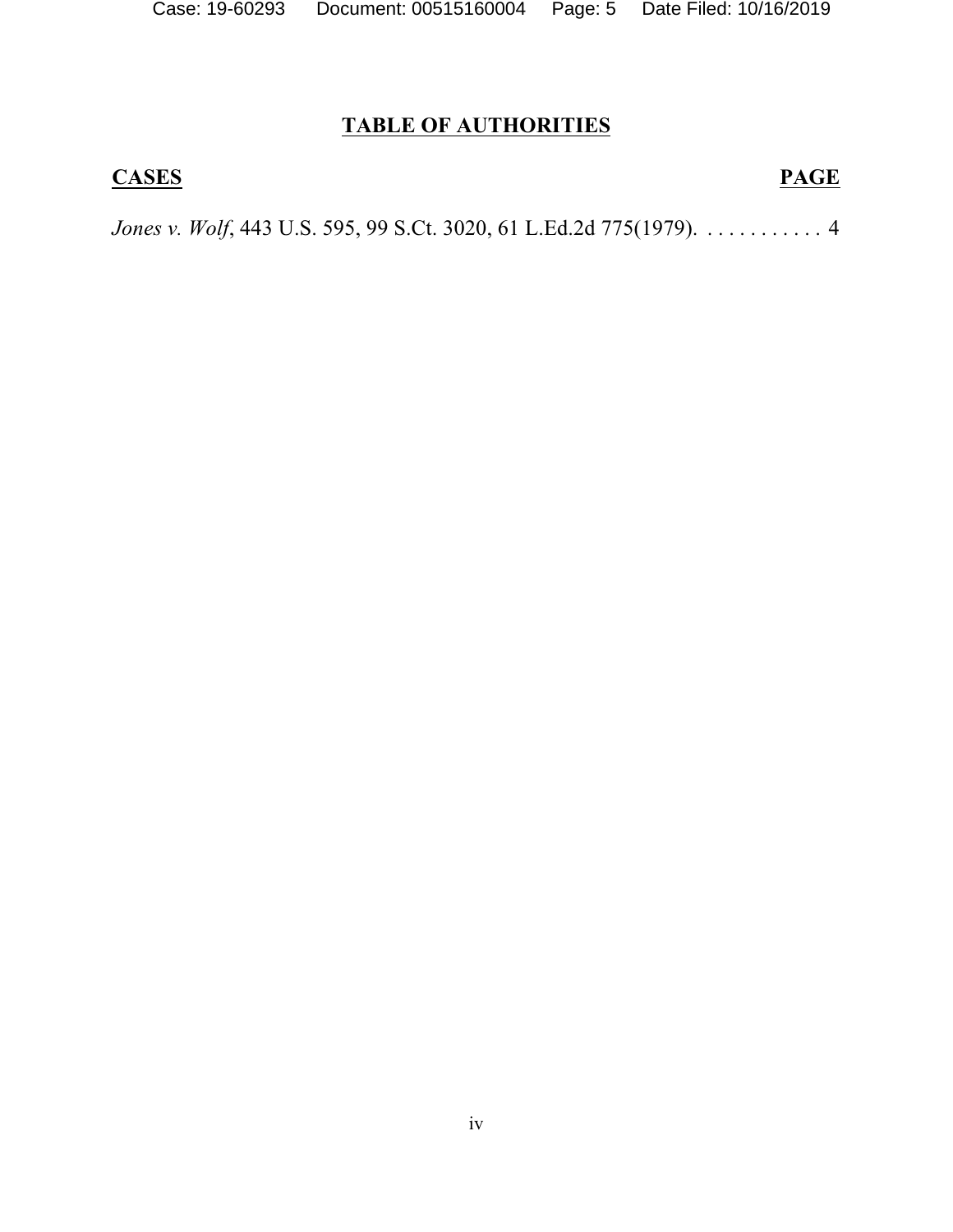## **APPELLANT'S REPLY BRIEF ARGUMENT**

The Southern Baptist Convention (SBC) is unique among most other religious organizations. For example: The United Methodist Church, the Catholic Church, the Presbyterian Church, the Greek Orthodox Church, and to an extent, the Lutheran Church, are all hierarchical in organization, nature, and church polity. Goverance in these many denominations is top down. The SBC is none of these. The only place in the Southern Baptist Convention where authority resides is in the local church. In other words, the local Associations, the State Conventions, the entities of the SBCsuch as the North American Mission Board (NAMB) - have no authority over the local church. In fact, Article IV of the SBC prohibits even the attempt to exercise authority over the local church. The only place in the SBC where the word church applies is at the congregation level in the local community.

Appellee wants this Court to treat the SBC as though it is the same as the many top down hierarchical religious organizations found in the United States. Appellee wants this Court to treat NAMB as a church entity with a hierarchical relationship with the Maryland/Delaware State Convention which necessitates that the Maryland/Delaware State Convention is also a church in a hierarchical relationship with NAMB. Appellee wants this Court to pretend that there are church-like hierarchical organizations that exists above the local congregation (the church). The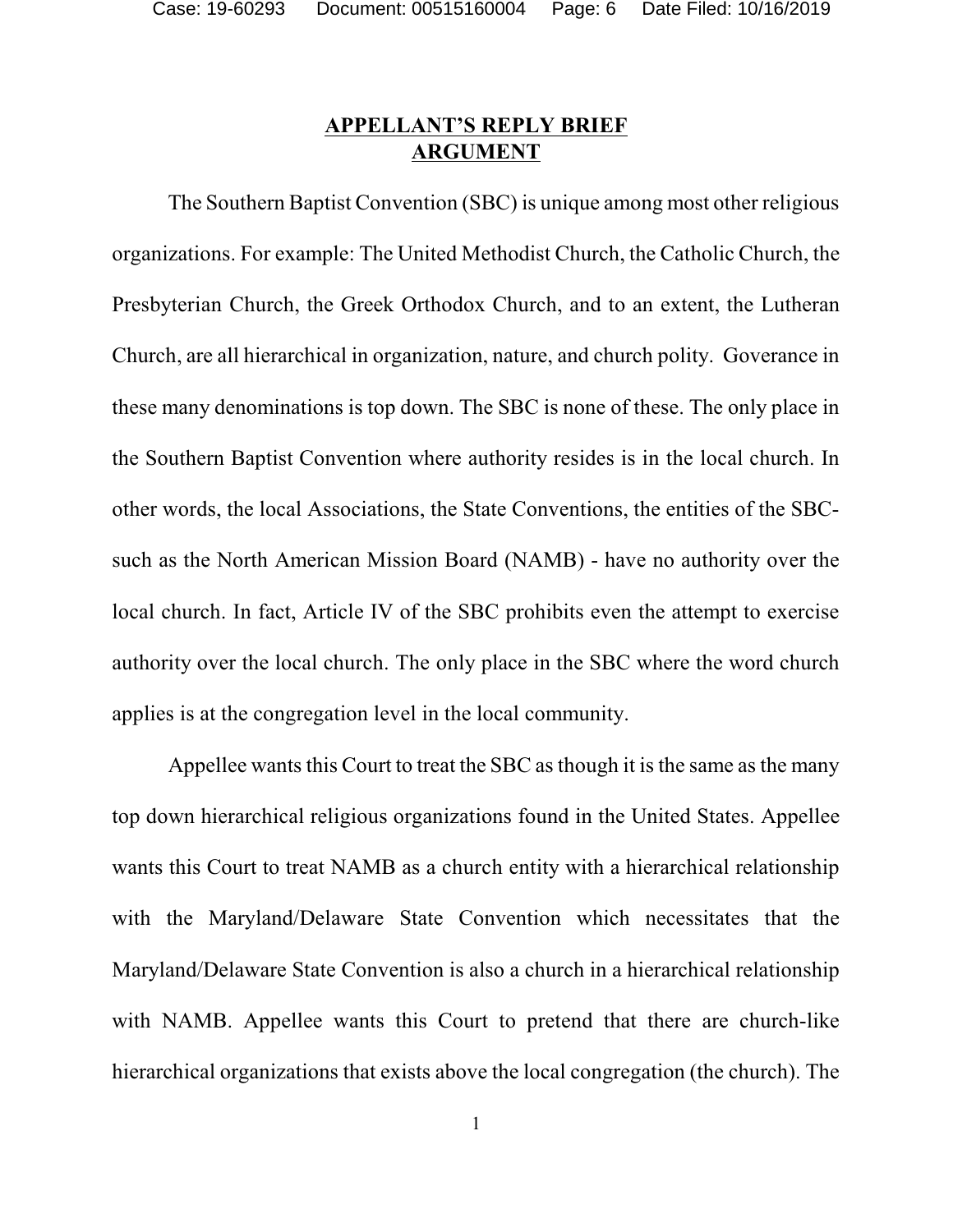problem with Appellee's assertion is that there is no hierarchical organization within the SBC. The Appellee wants this Court to apply the ecclesiastical abstention doctrine to preclude intrusion into church affairs when no church is involved in the case.

The case at bar is not one of religious policy, not one involving internal affairs of a church, or a case involving the specific actions of a church towards a specific member or personnel. All of the cases cited by Appellee involve different levels of governance within a denomination and most involve internal affairs within that denomination. But none of the above is true here.

Present in the case at bar is a corporate entity set up for religious purposes, but which governs itself without input from the churches which fund it or the convention with which it is associated. The actions of NAMB are best controlled by its pocketbook. As such, the only means by which local churches and the various state conventions associated with the Southern Baptist Convention have any impact on NAMB is through the purse strings. Neither local churches, nor state entities, nor even the Southern Baptist Convention itself, exercise any direct control over NAMB, its employees or its policies. As a consequence, the completely voluntary nature of the association between NAMB, churches and other entities, offers no protection from torts committed by NAMB against individuals like Appellant, unlike the hierarchical denominational structure found in church bodies. The ecclesiastical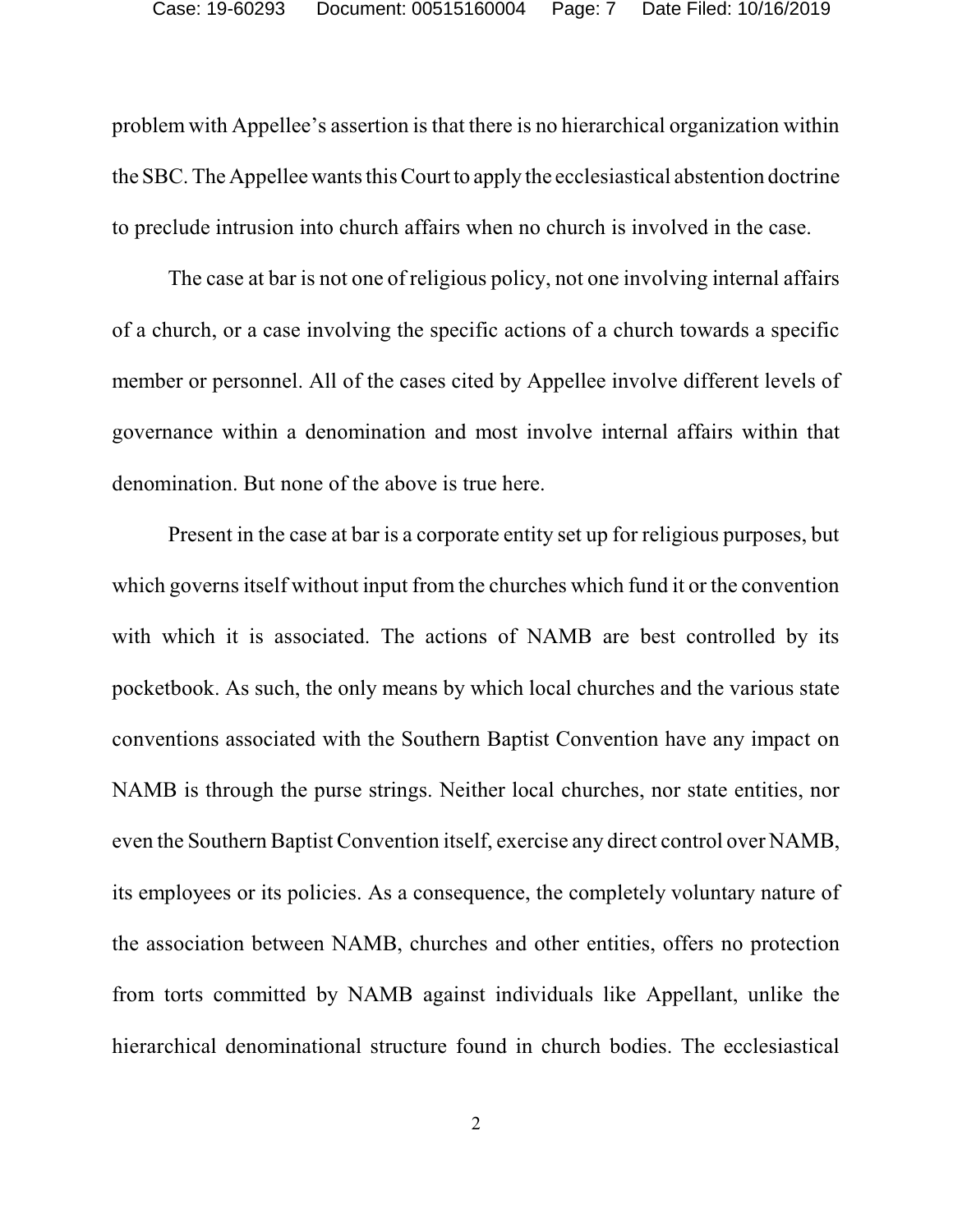abstention doctrine is not designed to permit an independent, autonomous entity like NAMB to act with impunity toward someone like Appellant then hide behind an alleged religious activity which allows it to commit a tort.

When one person, the Appellant, pushed back as to that exercise of power, he was punished for doing so, with defamation and threats to his employment with bribes to the employer, BCMD. Notwithstanding Appellant's termination, the retribution continued, and now the Appellee wants to hide their actions behind the ecclesiastical abstention doctrine and say that the Courts can not control them. But neither can the state conventions, or the individual churches. And the Appellee does not want a further inquiry into their actions because their interference "might" be ecclesiastically related. Even though the Appellant pled that Appellee's actions were a mere power play for control and money, the Appellee wants to "throw the baby out with the bath water" and say that just because one of the parties has the cloak of religion, the inquiry should be ended. Appellant responds and states, that one day in the future eternity, there will be a further inquiry into the actions of these parties, but until then, the only forum available to protect the rights of the "less than these" against the abuse by the greater are the earthly Courts of law to whom this appeal is made.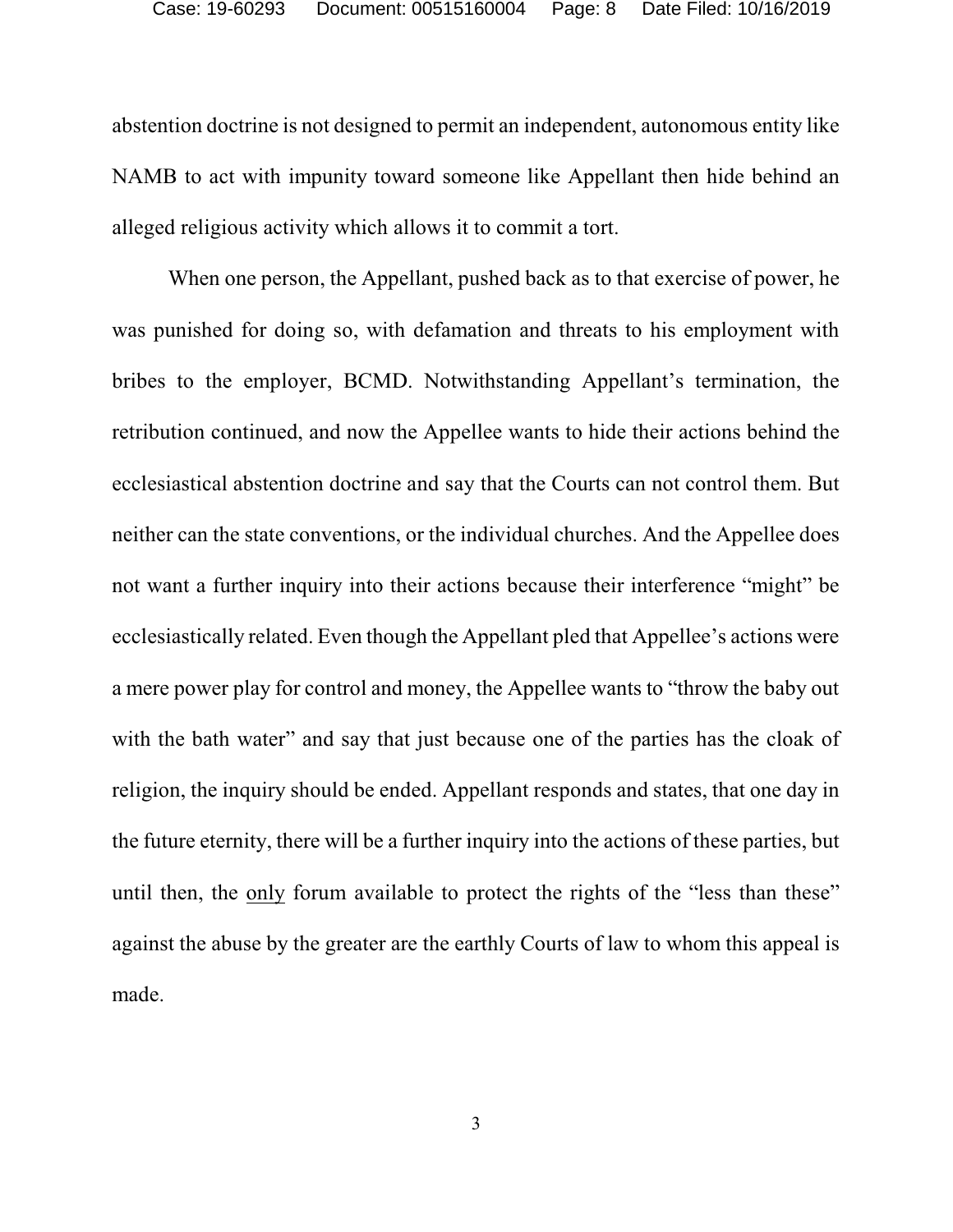The Courts have made allowances and established rules to intervene in property disputes involving churches. In the case of *Jones v. Wolf*, 443 U.S. 595, 99 S.Ct. 3020, 61 L.Ed.2d 775(1979) the Court considered which faction within a local congregation had the right to control the use of the property. Notwithstanding that the First Amendment prohibits civil Courts from resolving church property disputes, or any other mater, on the basis of religious doctrine and practice, a two step inquiry was developed to allow Courts to proceed. Finding consistency with various constitutional principles, the Court adopted a "neutral principles of law" approach as to whether civil courts could exercise jurisdiction in church property disputes.

"The primary advantages of the neutral-principles approach are that it is completely secular in operation, and yet flexible enough to accommodate all forms of religious organization and polity. *Jones* at 603.

The *Jones* Court recognized the inviolate doctrine that the First Amendment

prohibits civil Courts from intervening in church matters, but further stated,

"As a corollary to this commandment, the Amendment requires that civil courts defer to the resolution of issues of religious doctrine or polity by the highest court of a hierarchical church organization." *id.* At 602.

The above case gives rise to an inquiry about two legal premises that apply to the case at bar. If the Courts can fashion a "neutral principles of law" inquiry into matters involving church property, should there not be an equal inquiry into matters involving a tort committed by the same church? The second premise is, that if there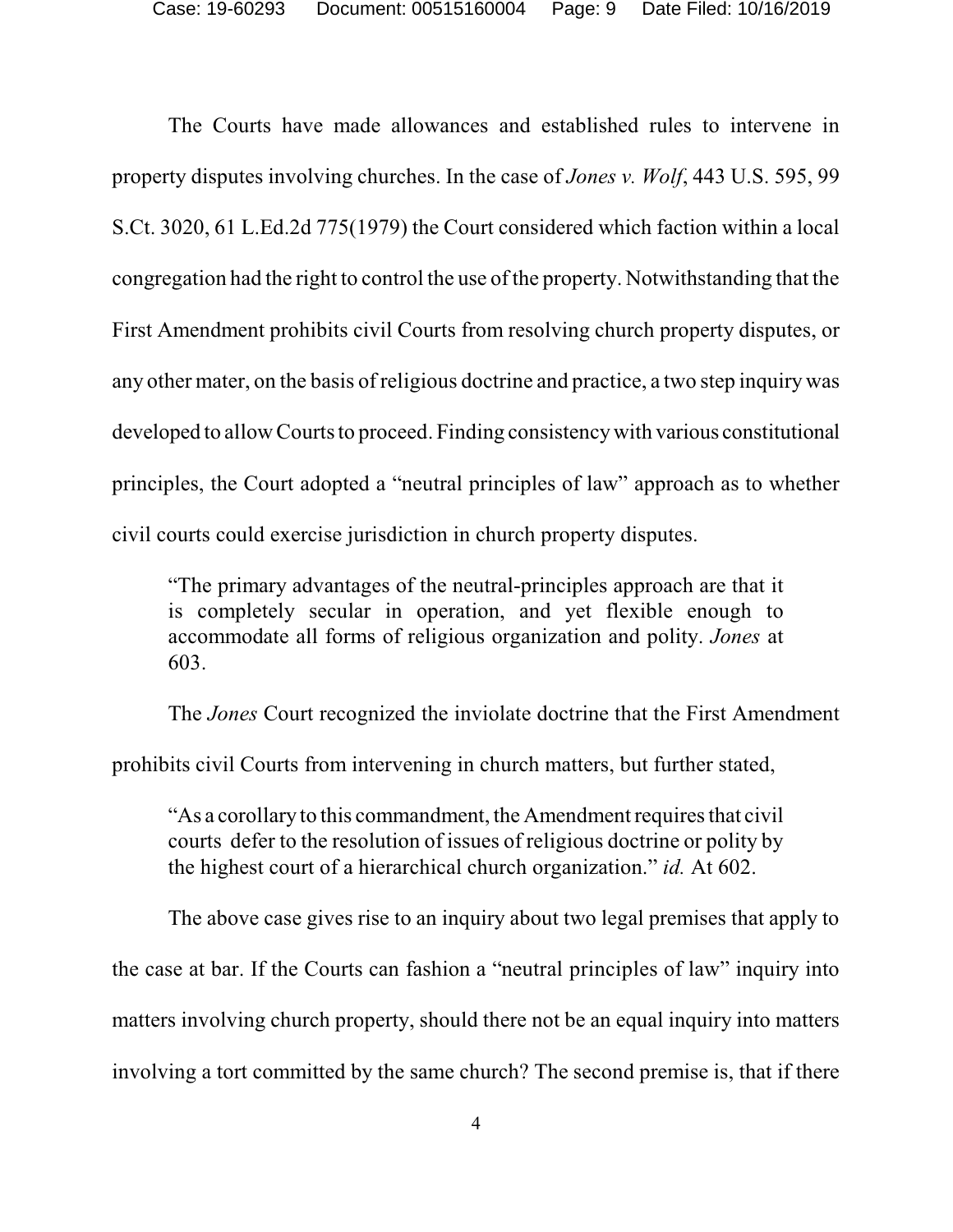is no hierarchical church organization to which to appeal, doesthis not lend credence to the Courts at least exploring these "neutral principles of law" approach as to whether a tort was committed?

As previously stated, the Appellant has no appeal process to the highest Court of his church organization. In fact, there is no appellant authority. The Southern Baptist Convention is unique in their organizational approach. Appellees referenced several extra-record statements urging the Court to look beyond the record to Southern Baptist policy and procedures. See footnote  $\frac{1}{1}$  at page 2 of Appellee's brief and footnote ² at the bottom of page 3.

"¹ Southern Baptist Convention: A Closer Look, *available at* www.sbc.net/aboutus/acloserlook.asp (Last visited Sept.2, 2019)."

"² The Baptist Faith and Message is a statement prepared by the Southern Baptist setting forth the Convention's generally held convictions, which "serves as a guide to understanding who they are." *See* Southern Baptist Convention, About Us: Basic Beliefs, *available* at www.sbc.net/aboutus/basicbeliefs.asp (last visited Sept.2, 2019)."

An additional and closer look by this Court into the constitution and about the

Southern Baptist Convention as referenced by the Appellee above adds credibility to

the argument of Appellant that there is no hierarchical body to whom he can appeal

his grievance. The following highlights are brought to this Court's attention.

"SBC Constitution Article IV. Authority: [http://www.sbc.net/aboutus/legal/constitution.asp](http://www.sbc.net/about) "While independent and sovereign in its own sphere, the Convention does not claim and will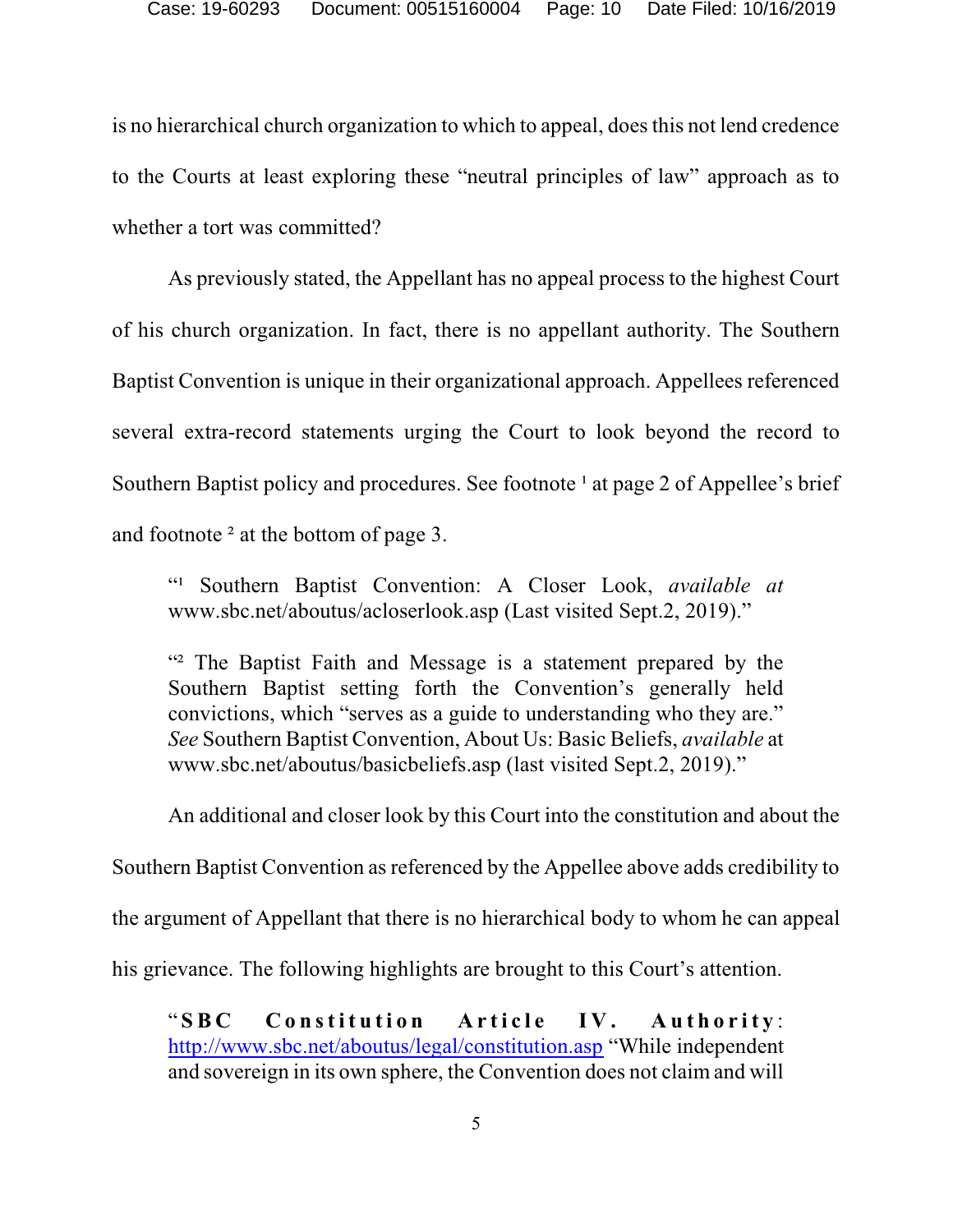never attempt to exercise any authority over any other Baptist body, whether church, auxiliary organizations, associations, or conventions."

"The broader Southern Baptist Network is comprised not only of autonomous churches, but other autonomous Baptist bodies with whom local churches labor to fulfill God's mandate to make disciples of all peoples. These include local associations, ethnic fellowships, state or regional Baptist conventions, and a missions auxiliary."

**The Southern Baptists Network**: "Southern Baptists are not hierarchical, with top-down denominational structure. In fact, Southern Baptists can only be called a 'denomination' in the word's most general meaning....By doctrine and polity, the SBC cannot and does not unite local congregations into a single 'church' or denominational body. Each cooperating Baptist body–local church, association, state convention, and auxiliary–retains its sovereignty and is fully autonomous....Each autonomous Baptist church, association, ethnic fellowship, and state convention participates in SBC causes voluntarily."

**Flexibility and Freedom**: "Baptists have long held the principles of congregational self-governance and self-support. Local churches select their own staff, ordain their own ministers, adopt their own budgets, organize their own ministries, hold legal title to their own properties, develop their own governance policies and bylaws, and establish their own membership requirements. The Southern Baptist Convention does none of these, for it is not a 'church' and it has no authority over the churches. The SBC Constitution is clear: The SBC 'does not claim and will never attempt to exercise authority over any other Baptist body.' The Convention does not ordain ministers, assign staff to churches, levy contributions, choose literature, adopt the church calendar, monitor or maintain church membership lists, or assign persons to churches according to place of residence. These are local church prerogatives and responsibilities."

**Individuals**: "Individuals do not 'join' the Southern Baptist Convention; in fact, the SBC has no members...."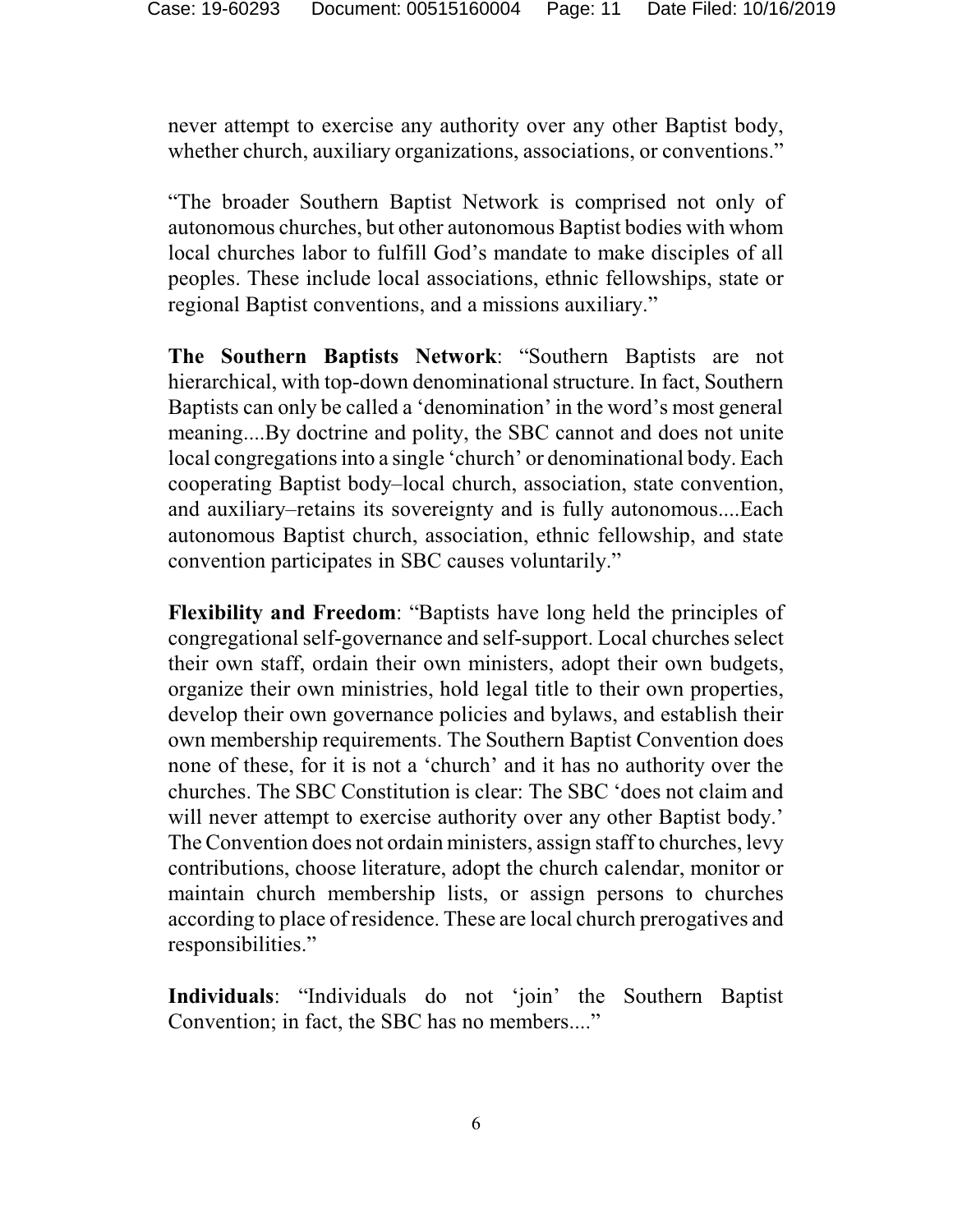## **CONCLUSION**

For the above and foregoing reasons, Appellant prays that this response will be filed, and that this Court will grant oral arguments as a further inquiry into this matter. Appellant further prays that this case will be remanded back to the District Court for further inquiries into the tort committed by Appellee.

This the  $16<sup>th</sup>$  day of October, 2019.

Respectfully submitted,

WILL McRANEY, APPELLANT

## BY: /s/WILLIAM HARVEY BARTON, II

**BARTON LAW FIRM, PLLC** WILLIAM HARVEY BARTON II, MSB #2104 3007 Magnolia Street Pascagoula, MS 39567 Telephone: (228) 769-2070 Facsimile: (228) 769-1992 [harvey@wbartonlaw.com](mailto:harvey@wbartonlaw.com.)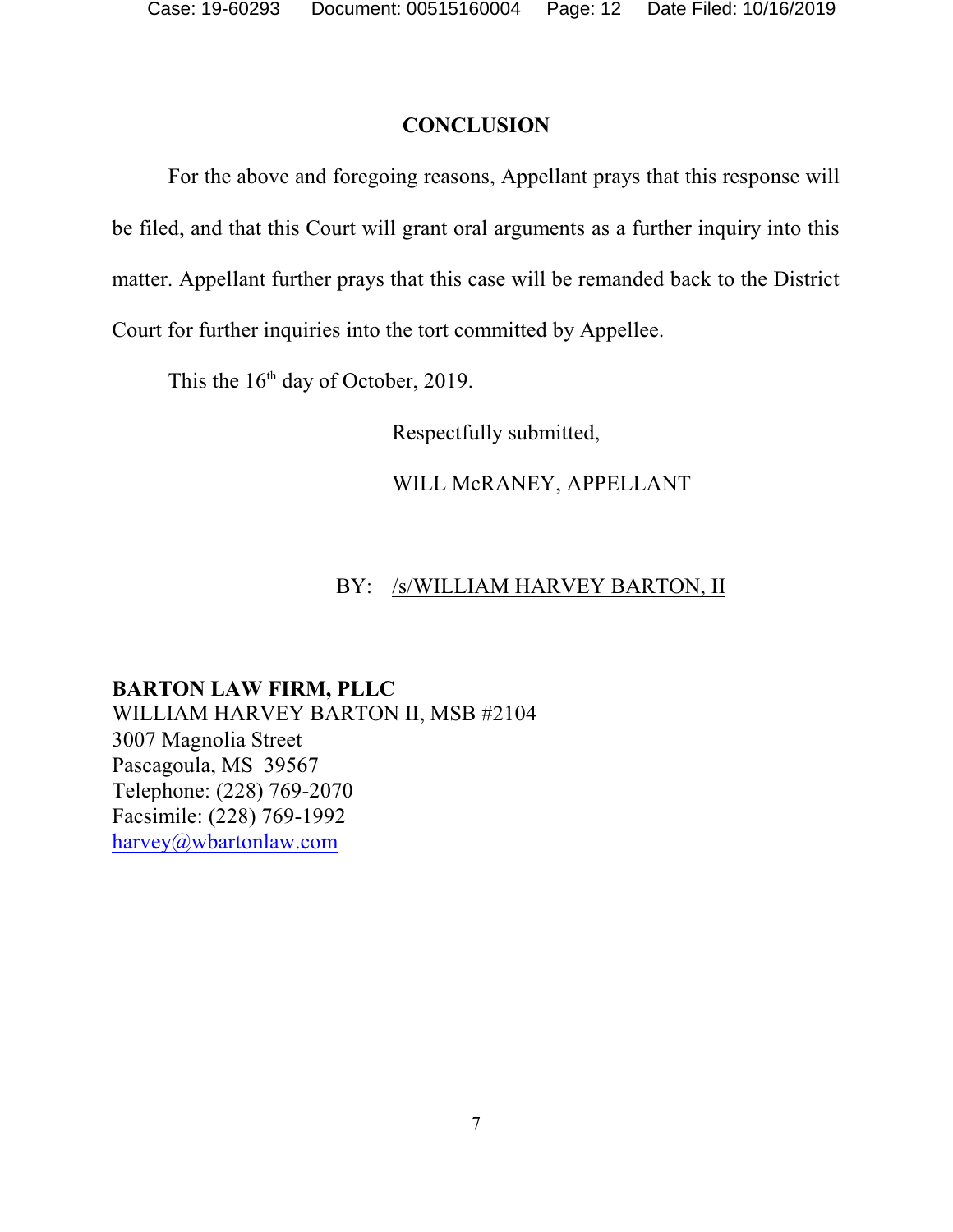## **CERTIFICATE OF SERVICE**

I, WILLIAM HARVEY BARTON, II, do hereby certify that I electronically

filed the foregoing with the Clerk of the Court using the ECF System which sent

notification of such filing to:

**Joshua J. Wiener, Esquire Kathleen Ingram Carrington, Esquire Butler Snow, LLP P. O. Box 6010 Ridgeland, MS 39158-6010** [josh.wiener@butlersnow.com](mailto:josh.wiener@butlersnow.com) [kat.carrington@butlersnow.com](mailto:kat.carrington@butlersnow.com)

**Adam Stone, Esquire Jackie R. Bost, II, Esquire Jones Walker, LLP 190 E. Capitol Street, Suite 800 Jackson, MS 39201** [astone@joneswalker.com](mailto:astone@joneswalker.com) [Jbost@joneswalker.com](mailto:Jbost@joneswalker.com)

**Gregory L. Ewing, Esquire Davis, Agnos, Rapapport & Skalny, LLC 10211 Wincopin Circle, Suite 600 Columbia, MD 21044** [gewing@darslaw.com](mailto:gewing@darslaw.com)

SO CERTIFIED, this the  $16<sup>th</sup>$  day of October, 2019.

#### /s/WILLIAM HARVEY BARTON, II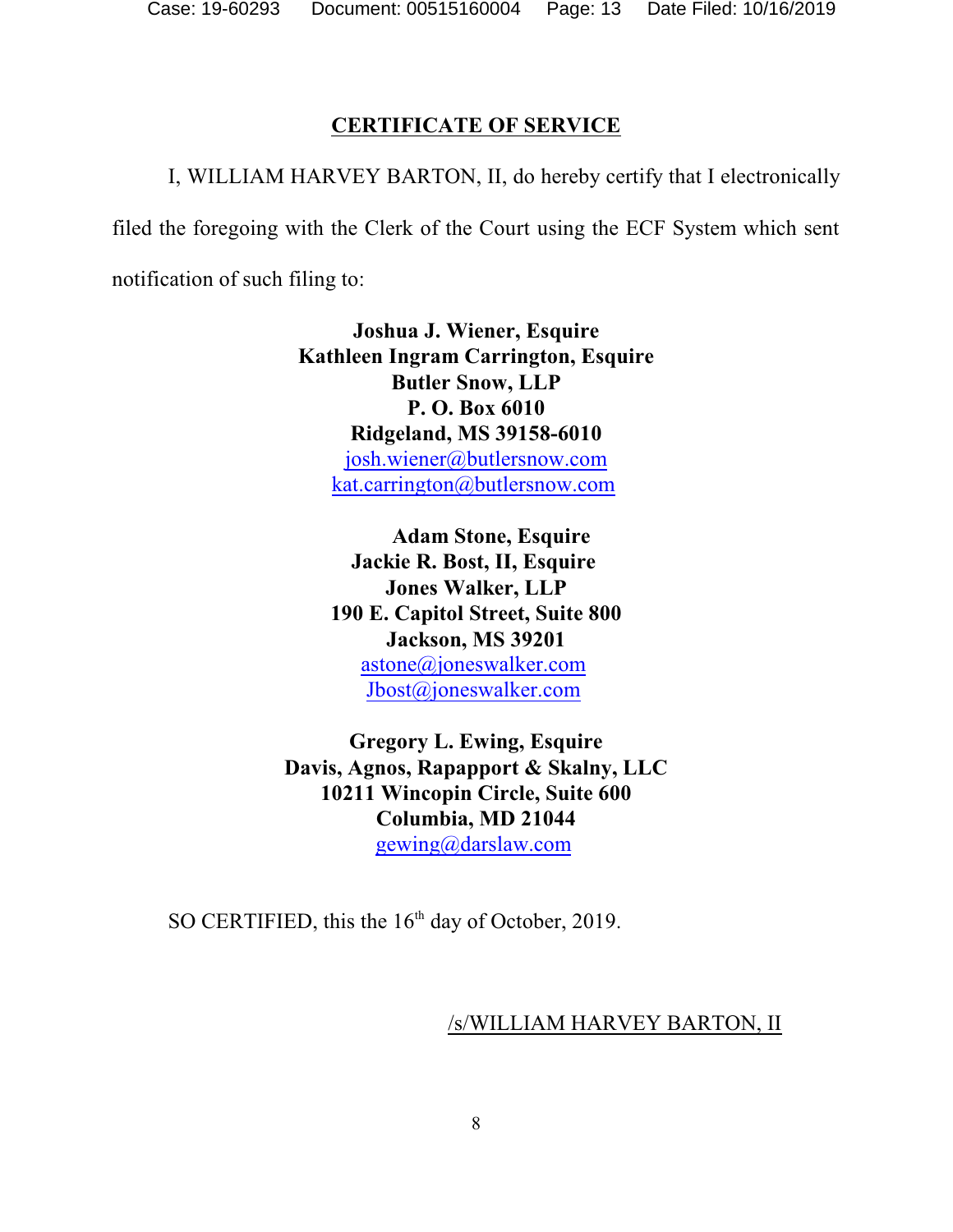## **CERTIFICATE OF COMPLIANCE**

Pursuant to Fifth Circuit Rule 32.3, the undersigned certifies that this brief complies with the type volume limitations of Federal Rule of Appellate Procedure  $32(a)(7)(B)$  because:

- 1. This brief contains 1776 words, excluding the parts of the brief exempted by Federal Rule of Appellate Procedure 32(a)(7)(B)(iii).
- 2. This brief complies with the type face requirement of Federal Rule of Appellate Procedure 32(a)(6) because this brief has been prepared in a proportionally spaced typeface using Times New Roman 14 point font.
- 3. The undersigned understands a material misrepresentation in completing this certificate, or circumvention of the type volume limits in FED. R. APP. P. 32(a)(7), may result in the Court's striking the brief and imposing sanction against the persons signing the brief.

THIS, the  $16<sup>th</sup>$  day of October, 2019.

## /s/WILLIAM HARVEY BARTON, II